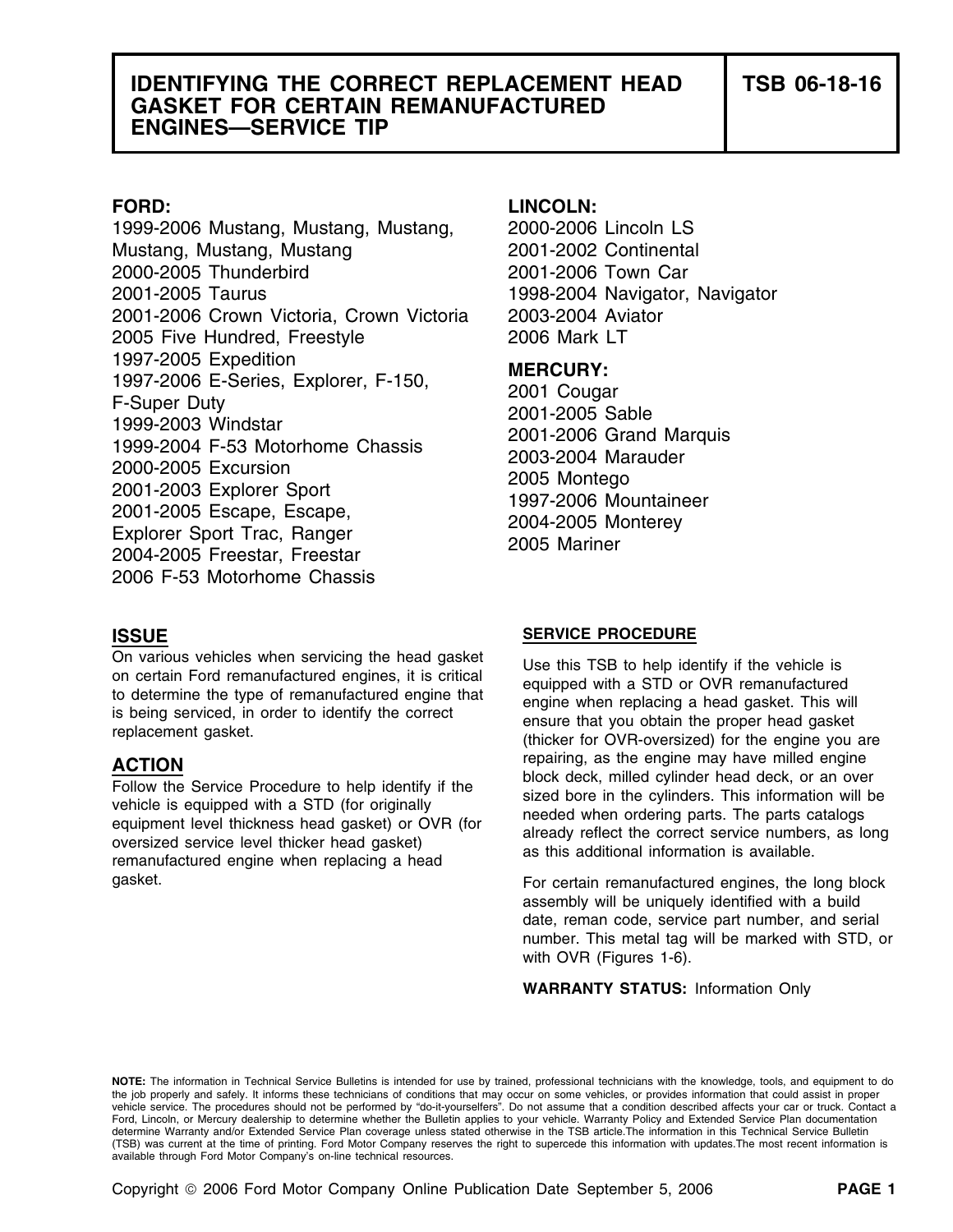## **TSB 06-18-16 (Continued)**



Figure 1 - Article 06-18-16



Figure 2 - Article 06-18-16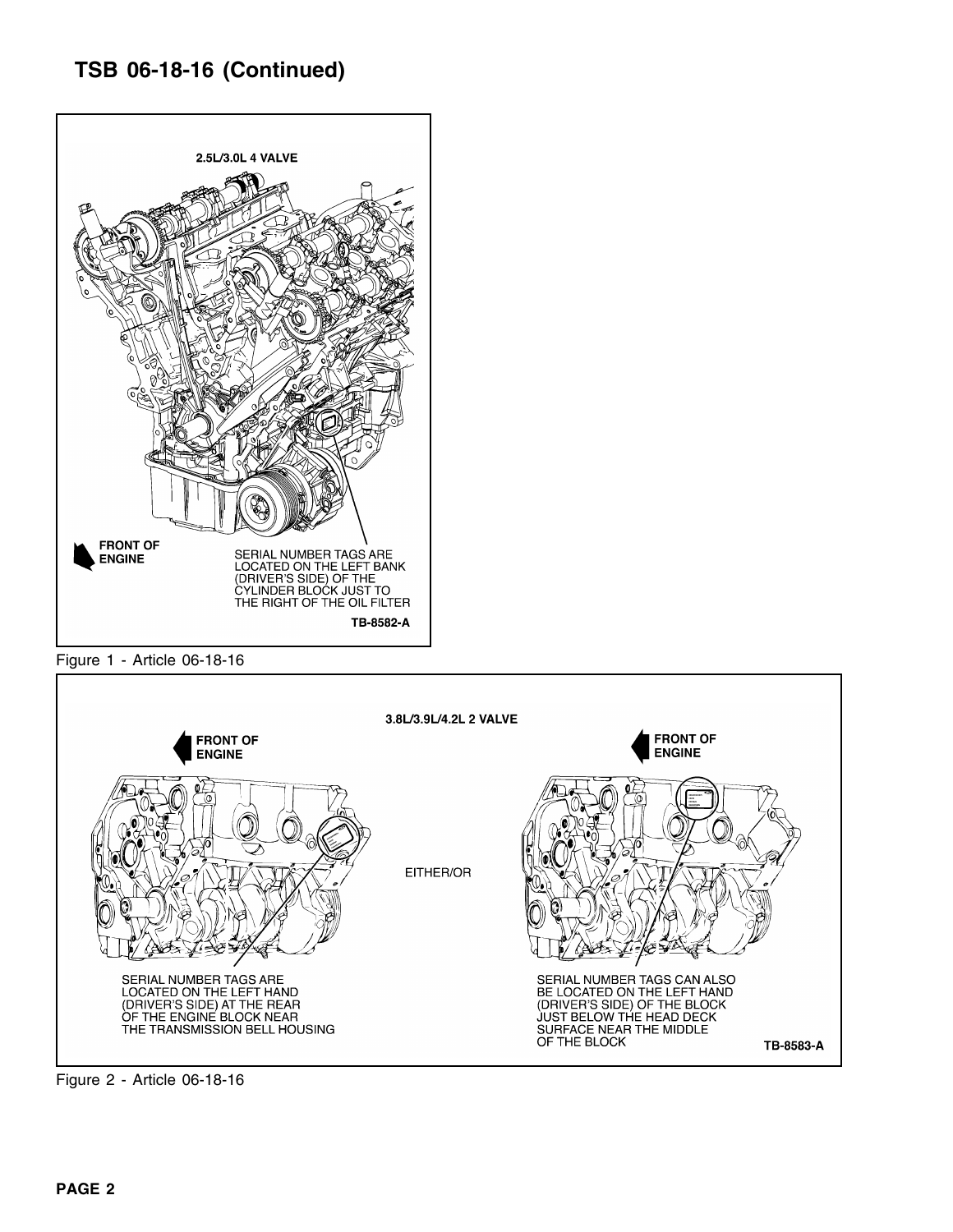# **TSB 06-18-16 (Continued)**



Figure 3 - Article 06-18-16 Figure 4 - Article 06-18-16

TB-8585-A